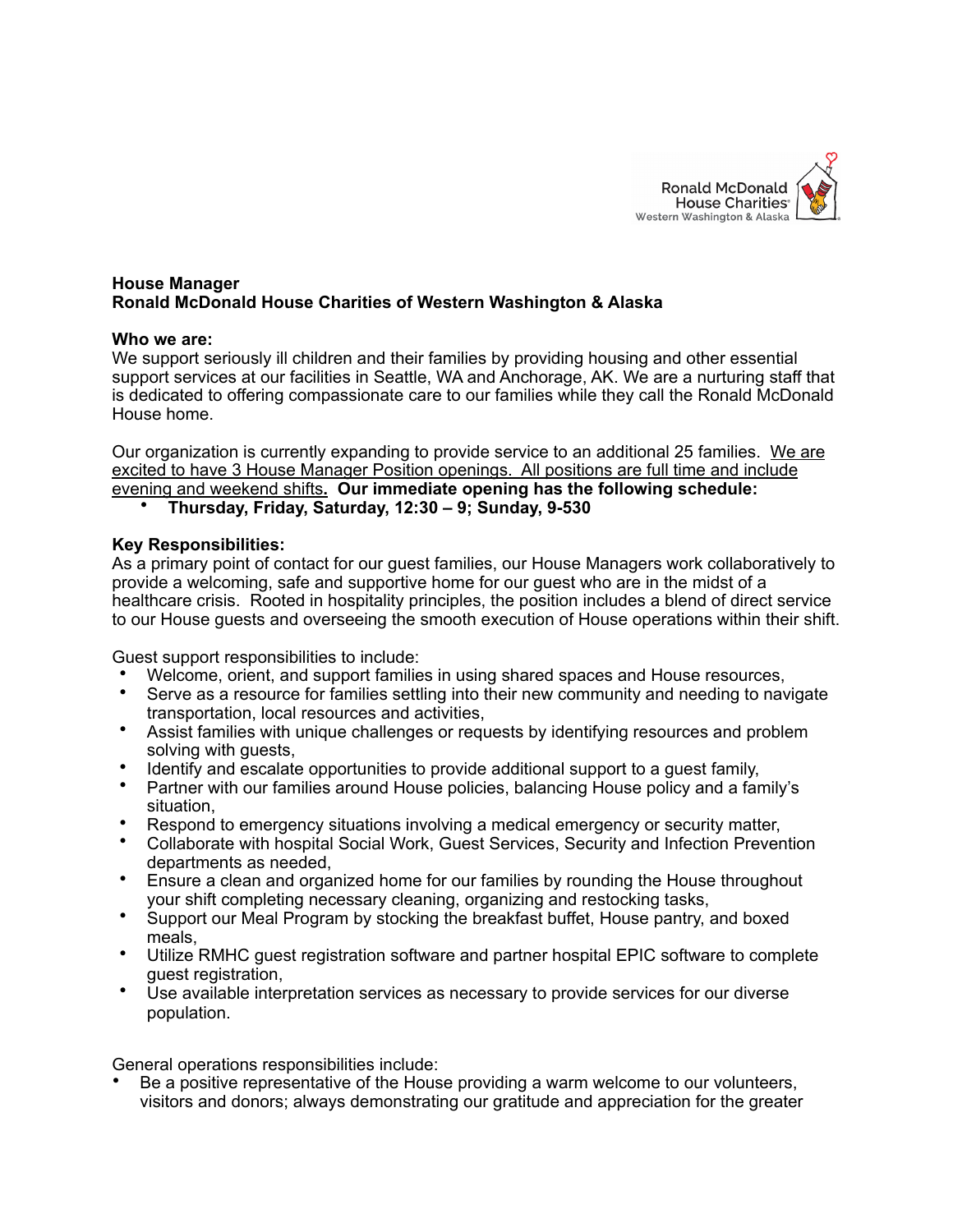community and acknowledging that our ability to provide our level of care for our guests relies on these partnerships.

- Collaborate with team members and with adjacent departments to ensure successful operations.
- Support volunteers who are onsite during your shift, being point of contact for front desk volunteers during their shift, delegating tasks to volunteers, leading volunteer groups, and collaborating and assisting with support volunteer program programs and enrichment activities.
- Process requests for housing in the evenings, weekends or during vacation coverage for the Housing Administrator as needed within shift.
- Be nimble in work assignment. Evaluate the staffing and operations events within the shift and work collaboratively with other team members to ensure necessary tasks are completed. This may involve covering the front desk, assisting or completing tasks of other teams as needed and supporting onsite programming and services.
- Accept, process, organize, and stock incoming donations.
- Provide tours to individual or group stakeholders.
- Complete necessary documentation by shift end.

# **Skills required:**

- Passion and commitment to our mission.
- Personal characteristics of being warm, empathetic, professional, flexible and resourceful.
- Excellent verbal and interpersonal communication skills.
- Ability to actively listen with empathy,
- Ability to balance compassion for guests with consistency regarding guidelines.
- Ability and willingness to work independently and as part of a team to make sound judgments without onsite supervision.
- Ability to work well under pressure with many interruptions.
- Ability to manage and prioritize multiple demands within each shift.
- Computer proficiency, including email, Word, Excel, and database
- Ability to use basic office equipment, including multi-line telephone
- Ability to collaborate and communicate with a wide variety of people, including staff, guests, volunteers, and donors.
- Bilingual applicants encouraged to apply

# **Education/experience:**

- A Bachelor's degree in a related field or equivalent experience
- Prior experience working with individuals or families in times of stress, grief, and crisis.
- Knowledge and experience related to hospitality, crisis intervention, trauma informed care, case management, and nonprofit work

# **COVID-19 requirements:**

- RMHC requires all employees to be vaccinated against COVID-19.
- Face masks are required.

# **Work environment:**

- The position is a blend of office tasks and physical work.
- All of our House Managers work in both of our Houses. Each House presents a different composition of work tasks and opportunity to work independently or alongside a team member.
- Includes prolonged periods of sitting, standing, bending, twisting, bending and walking distance within the building and across the campus.